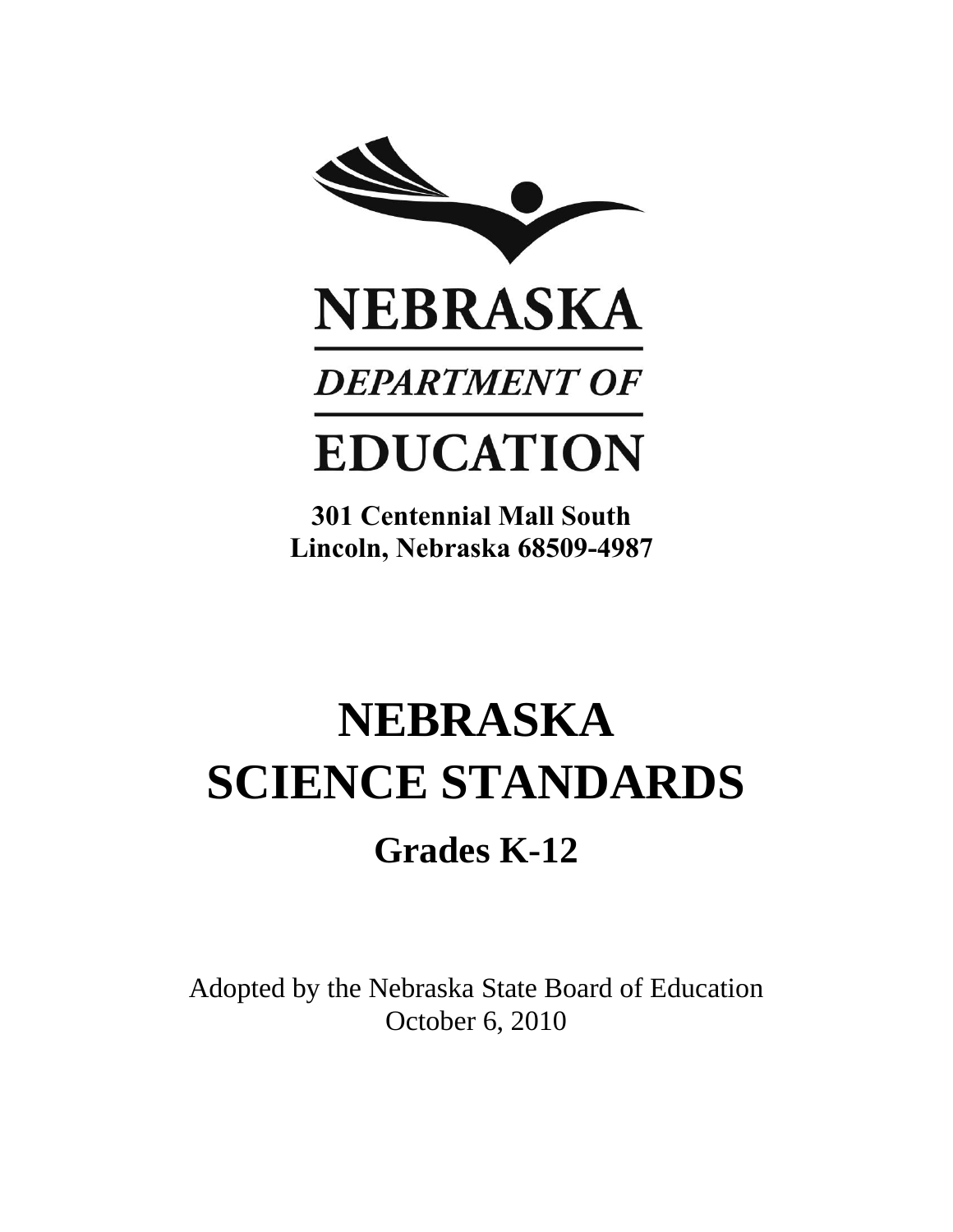# **NEBRASKA SCIENCE STANDARDS Grades K-2**

# **SC 1: INQUIRY, THE NATURE OF SCIENCE, AND TECHNOLOGY**

Students will combine scientific processes and knowledge with scientific reasoning and critical thinking to ask questions about phenomena and propose explanations based on gathered evidence.

# **1.1. Abilities to do Scientific Inquiry**

2.1.1 Students will ask questions and conduct investigations that lead to observations and communication of findings.

# *Scientific Questioning*

2.1.1.a Ask questions that relate to a science topic

# *Scientific Investigations*

2.1.1.b Conduct simple investigations

# *Scientific Tools*

2.1.1.c Select and use simple tools appropriately

# *Scientific Observations*

2.1.1.d Describe objects, organisms, or events using pictures, words, and numbers

# *Scientific Data Collection*

2.1.1.e Collect and record observations

# *Scientific Communication*

2.1.1.f Use drawings and words to describe and share observations with others

# *Mathematics*

2.1.1.g Use appropriate mathematics in all aspects of scientific inquiry

# **SC 2: PHYSICAL SCIENCE**

Students will integrate and communicate the information, concepts, principles, processes, theories, and models of the Physical Sciences to make connections with the natural and engineered world.

# **2.1. Matter**

2.2.1 Students will observe and describe properties of objects and their behavior.

*Properties and Structure of Matter*

- 2.2.1.a Observe physical properties of objects (freezing and melting, sinking and floating, color, size, texture, shape, weight)
- 2.2.1.b Separate and sort objects by physical attributes
- 2.2.1.c Measure objects using standard and non-standard units

# *States of Matter*

2.2.1.d Identify solids and liquids and recognize that liquids take the shape of their container

# **2.2. Force and Motion**

2.2.2 Students will compare relative position and motion of objects.

# *Motion*

- 2.2.2.a State location and/or motion relative to another object or its surroundings (in front of, behind, between, over, under, faster, slower, forward and backward, up and down)
- 2.2.2.b Describe how objects move in many different ways (straight, zigzag, round and round, back and forth, and fast and slow)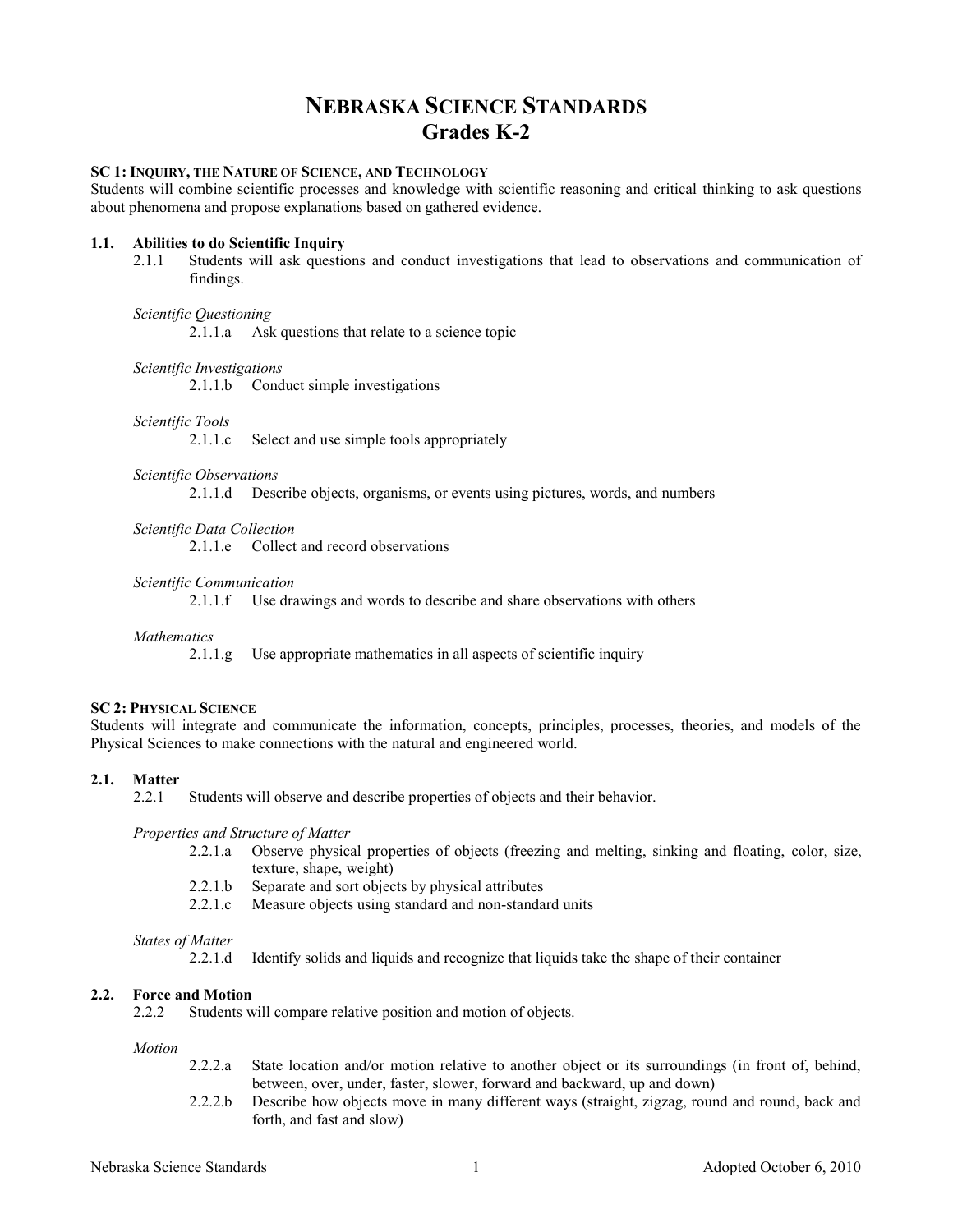# **SC 3: LIFE SCIENCE**

Students will integrate and communicate the information, concepts, principles, processes, theories, and models of the Life Sciences to make connections with the natural and engineered world.

# **3.1. Structure and Function of Living Systems**

2.3.1 Students will investigate the characteristics of living things.

# *Characteristics of Life*

2.3.1.a Differentiate between living and nonliving things

*Characteristics of Living Organisms*

- 2.3.1.b Identify the basic needs of living things (food, water, air, space, shelter)
- 2.3.1.c Identify external parts of plants and animals
- 2.3.1.d Observe and match plants and animals to their distinct habitats

# **3.2. Heredity**

2.3.2 Students will recognize changes in living things.

# *Inherited Traits*

2.3.2.a Describe how offspring resemble their parents

# *Reproduction*

2.3.2.b Describe how living things change as they grow

# **3.4. Biodiversity**

2.3.4 Students will recognize changes in organisms

# *Biological Adaptations*

2.3.4.a Recognize seasonal changes in animals and plants

# **SC 4: EARTH AND SPACE SCIENCES**

Students will integrate and communicate the information, concepts, principles, processes, theories, and models of Earth and Space Sciences to make connections with the natural and engineered world.

# **4.1. Earth in Space**

2.4.1 Students will observe and identify objects of the sky.

# *Objects in the Sky and Universe*

2.4.1.a Identify objects in the sky (the Sun, the Moon, the stars) and when they are observable

# *Motion of Objects in the Solar System*

2.4.1.b Identify objects that appear to move in the sky (the Sun, the Moon, stars)

# **4.2. Earth Structures and Processes**

2.4.2 Students will observe, identify, and describe characteristics of Earth's materials.

# *Properties of Earth Materials*

2.4.2.a Describe Earth materials (sand, soil, rocks, water)

# *Use of Earth Materials*

2.4.2.b Recognize ways in which individuals and families can conserve Earth's resources by reducing, reusing, and recycling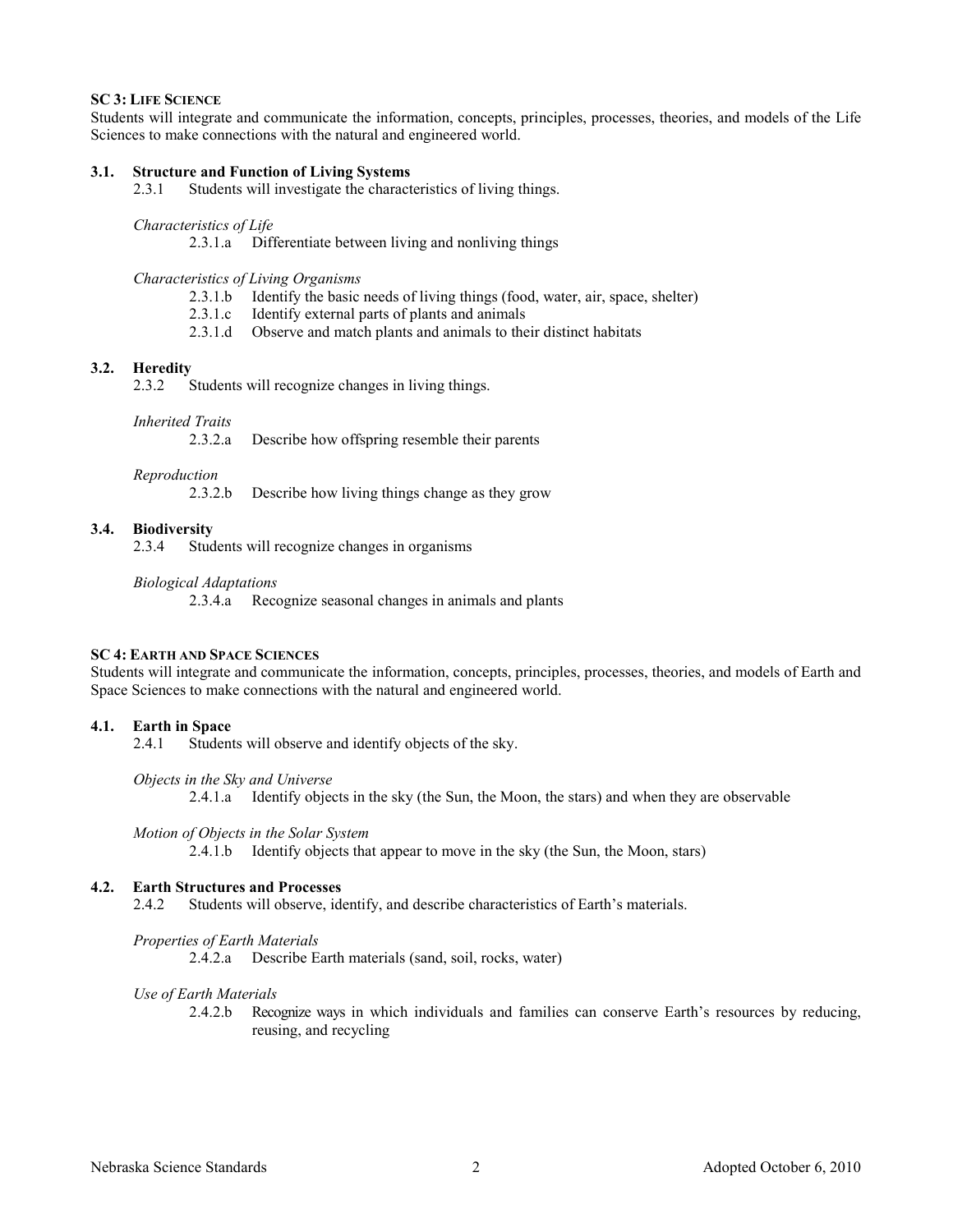# **4.3. Energy in Earth's Systems**

Students will observe simple patterns of change on Earth.

# *Energy Sources*

2.4.3.a Observe that the Sun provides heat and light

# *Weather and Climate*

- 2.4.3.b Observe and describe simple daily changes in weather 2.4.3.c Describe simple seasonal weather indicators and how
	- Describe simple seasonal weather indicators and how they impact student choices (activities, clothing)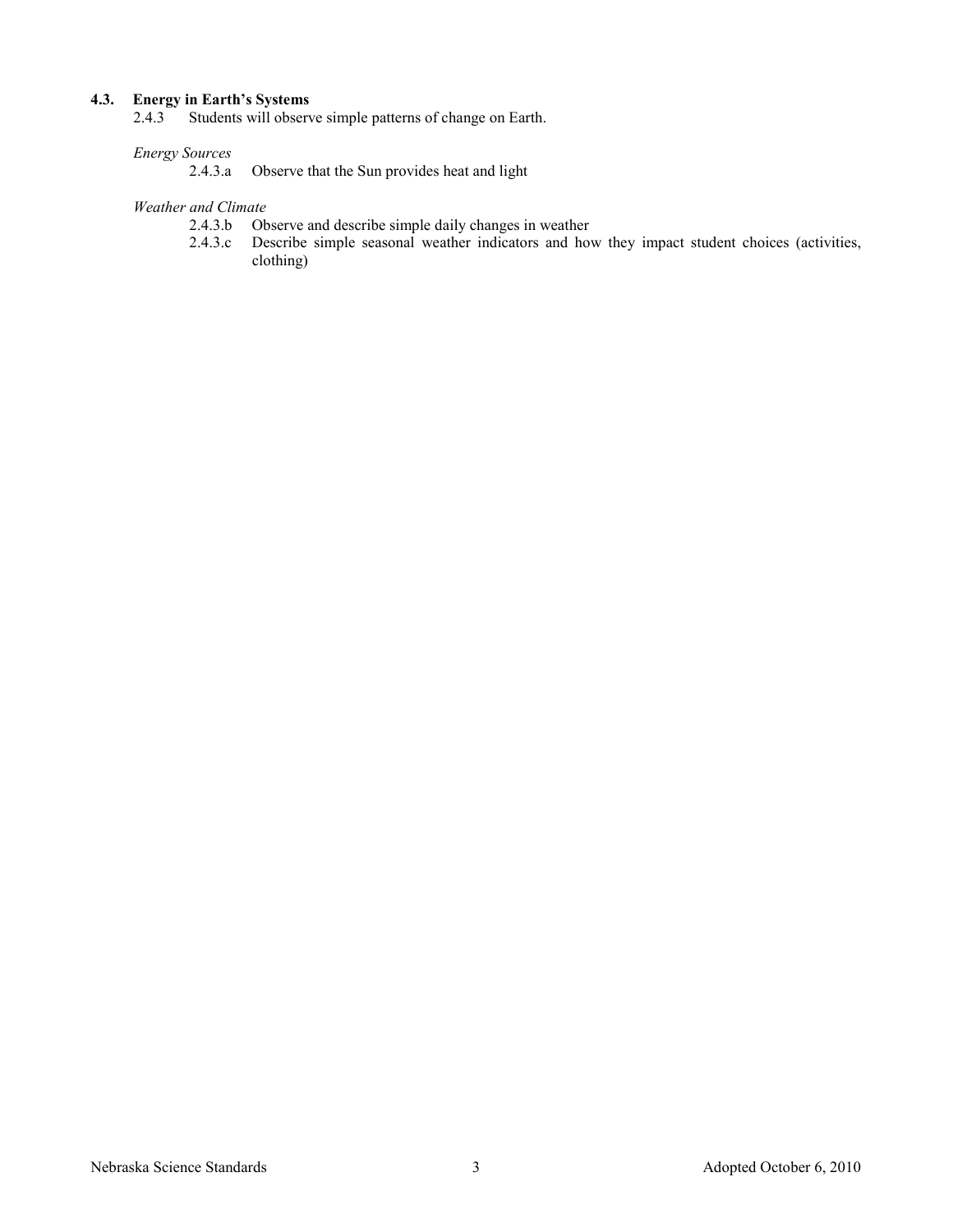# **NEBRASKA SCIENCE STANDARDS GRADES 3-5**

# **SC 1: INQUIRY, THE NATURE OF SCIENCE, AND TECHNOLOGY**

Students will combine scientific processes and knowledge with scientific reasoning and critical thinking to ask questions about phenomena and propose explanations based on gathered evidence.

# **1.1. Abilities to do Scientific Inquiry**

5.1.1 Students will plan and conduct investigations that lead to the development of explanations.

# *Scientific Questioning*

5.1.1.a Ask testable scientific questions

# *Scientific Investigations*

5.1.1.b Plan and conduct investigations and identify factors that have the potential to impact an investigation

# *Scientific Tools*

5.1.1.c Select and use equipment correctly and accurately

# *Scientific Observations*

5.1.1.d Make relevant observations and measurements

# *Scientific Data Collection*

5.1.1.e Collect and organize data

# *Scientific Interpretations, Reflections, and Applications*

5.1.1.f Develop a reasonable explanation based on collected data

# *Scientific Communication*

5.1.1.g Share information, procedures, and results with peers and/or adults

5.1.1.h Provide feedback on scientific investigations

# *Mathematics*

5.1.1.i Use appropriate mathematics in all aspects of scientific inquiry

# **1.2. Nature of Science**

5.1.2 Students will describe how scientists go about their work.

# *Scientific Knowledge*

5.1.2.a Recognize that scientific explanations are based on evidence and scientific knowledge

# *Science and Society*

5.1.2.b Recognize that new discoveries are always being made which impact scientific knowledge

# *Science as a Human Endeavor*

5.1.2.c Recognize many different people study science

# **1.3. Technology**

5.1.3 Students will solve a simple design problem.

# *Abilities to do Technical Design*

- 5.1.3.a Identify a simple problem
- 5.1.3.b Propose a solution to a simple problem
- 5.1.3.c Implement the proposed solution
- 5.1.3.d Evaluate the implementation
- 5.1.3.e Communicate the problem, design, and solution

# Nebraska Science Standards and the standards and the standards and the Adopted October 6, 2010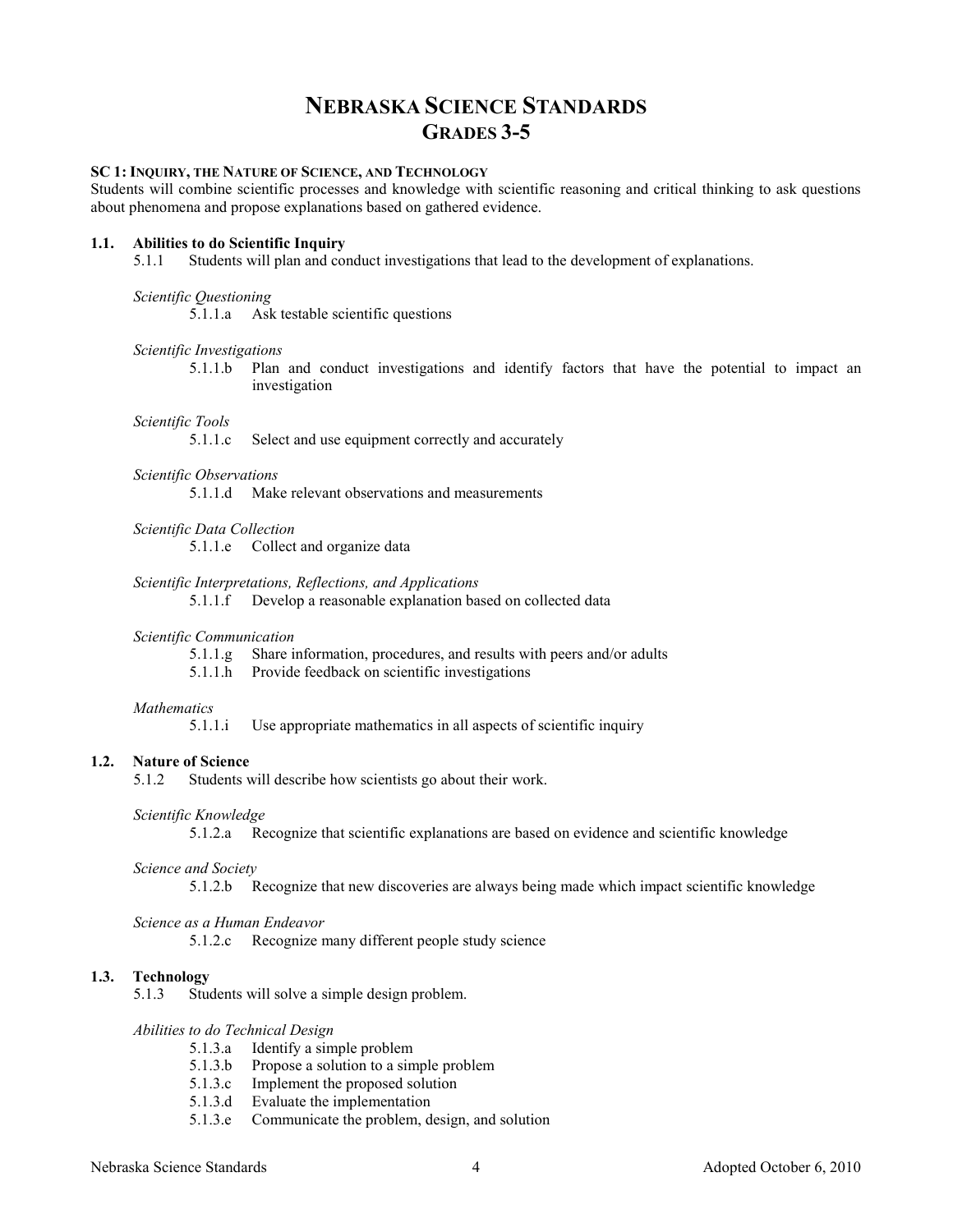# **SC 2: PHYSICAL SCIENCE**

Students will integrate and communicate the information, concepts, principles, processes, theories, and models of the Physical Sciences to make connections with the natural and engineered world.

# **2.1. Matter**

5.2.1 Students will explore and describe the physical properties of matter and its changes

*Properties and Structure of Matter*

- 5.2.1.a Identify mixtures and pure substances
- 5.2.1.b Identify physical properties of matter (color, odor, elasticity, weight, volume)
- 5.2.1.c Use appropriate metric measurements to describe physical properties

# *States of Matter*

5.2.1.d Identify state changes caused by heating and cooling solids, liquids, and gases

# **2.2. Force and Motion**

5.2.2 Students will identify the influence of forces on motion.

# *Motion*

5.2.2.a Describe motion by tracing and measuring an object's position over a period of time (speed)

# *Forces/Newton's 2nd law*

5.2.2.b Describe changes in motion due to outside forces (push, pull, gravity)

# *Universal Forces*

5.2.2.c Describe magnetic behavior in terms of attraction and repulsion

# **2.3. Energy**

5.2.3 Students will observe and identify signs of energy transfer.

# *Sound/Mechanical Waves*

5.2.3.a Recognize that sound is produced from vibrating objects; the sound can be changed by changing the vibration

# *Light*

- 5.2.3.b Recognize that light travels in a straight line and can be reflected by an object (mirror)
- 5.2.3.c Recognize that light can travel through certain materials and not others (transparent, translucent, opaque)

# *Heat*

- 5.2.3.d Identify ways to generate heat (friction, burning, incandescent light bulb)
- 5.2.3.e Identify materials that act as thermal conductors or insulators

# *Electricity/Magnetism*

5.2.3.f Recognize that the transfer of electricity in an electrical circuit requires a closed loop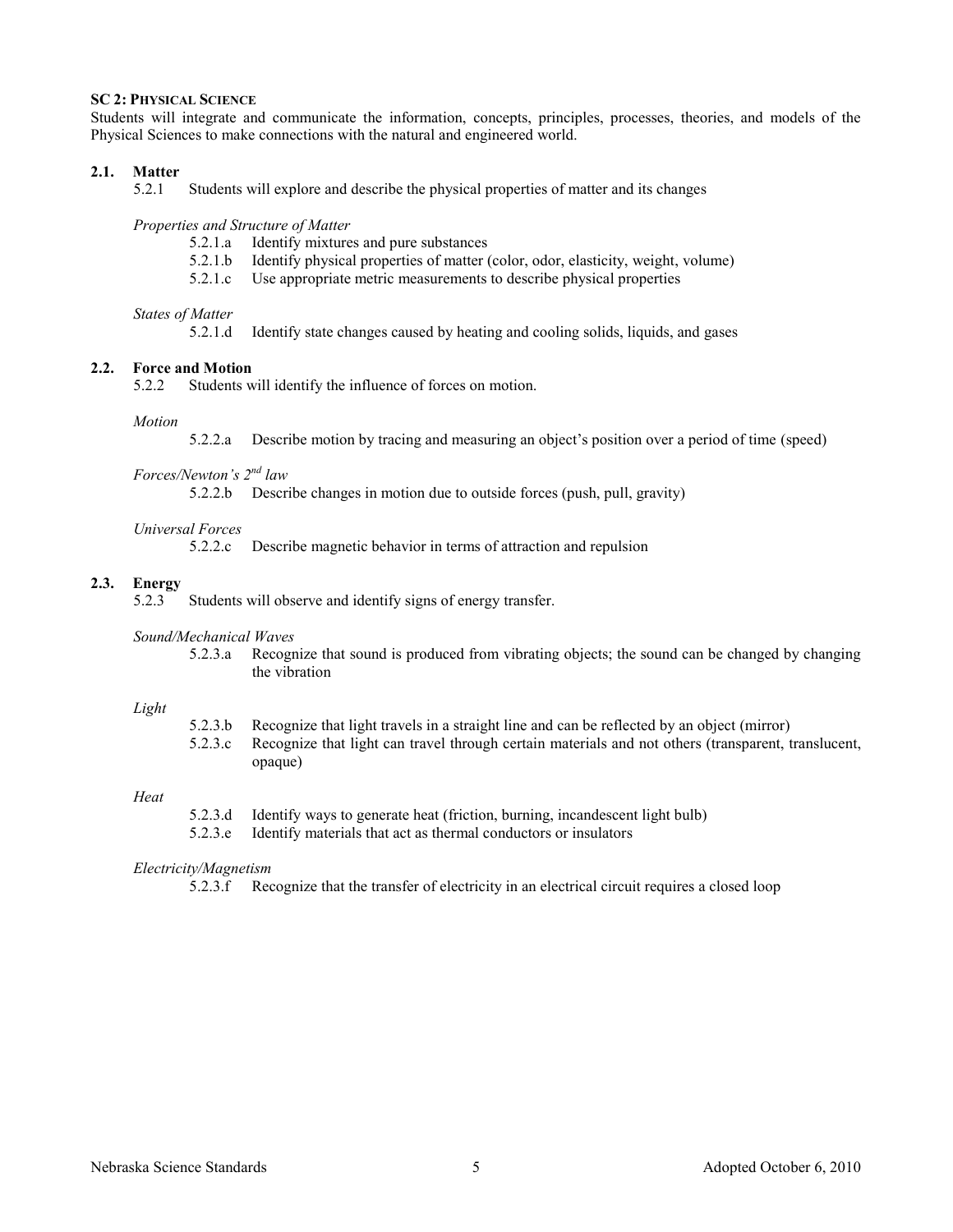# **SC 3: LIFE SCIENCE**

Students will integrate and communicate the information, concepts, principles, processes, theories, and models of the Life Sciences to make connections with the natural and engineered world.

# **3.1. Structure and Function of Living Systems**

5.3.1 Students will investigate and compare the characteristics of living things.

# *Characteristics of Life*

5.3.1.a Compare and contrast characteristics of living and nonliving things

# *Characteristics of Living Organisms*

5.3.1.b Identify how parts of plants and animals function to meet basic needs (e.g., leg of an insect helps an insect move, root of a plant helps the plant obtain water)

# **3.2. Heredity**

5.3.2 Students will identify variations of inherited characteristics and life cycles.

# *Inherited Traits*

5.3.2.a Identify inherited characteristics of plants and animals

# *Reproduction*

5.3.2.b Identify the life cycle of an organism

# **3.3. Flow of Matter and Energy in Ecosystems**

5.3.3 Students will describe relationships within an ecosystem.

# *Flow of Energy*

5.3.3.a Diagram and explain a simple food chain beginning with the Sun

5.3.3.b Identify the role of producers, consumers, and decomposers in an ecosystem

# *Ecosystems*

5.3.3.c Recognize the living and nonliving factors that impact the survival of organisms in an ecosystem

# *Impact on Ecosystems*

5.3.3.d Recognize all organisms cause changes, some beneficial and some detrimental, in the environment where they live

# **3.4. Biodiversity**

5.3.4 Students will describe changes in organisms over time.

# *Biological Adaptations*

5.3.4.a Describe adaptations made by plants or animals to survive environmental changes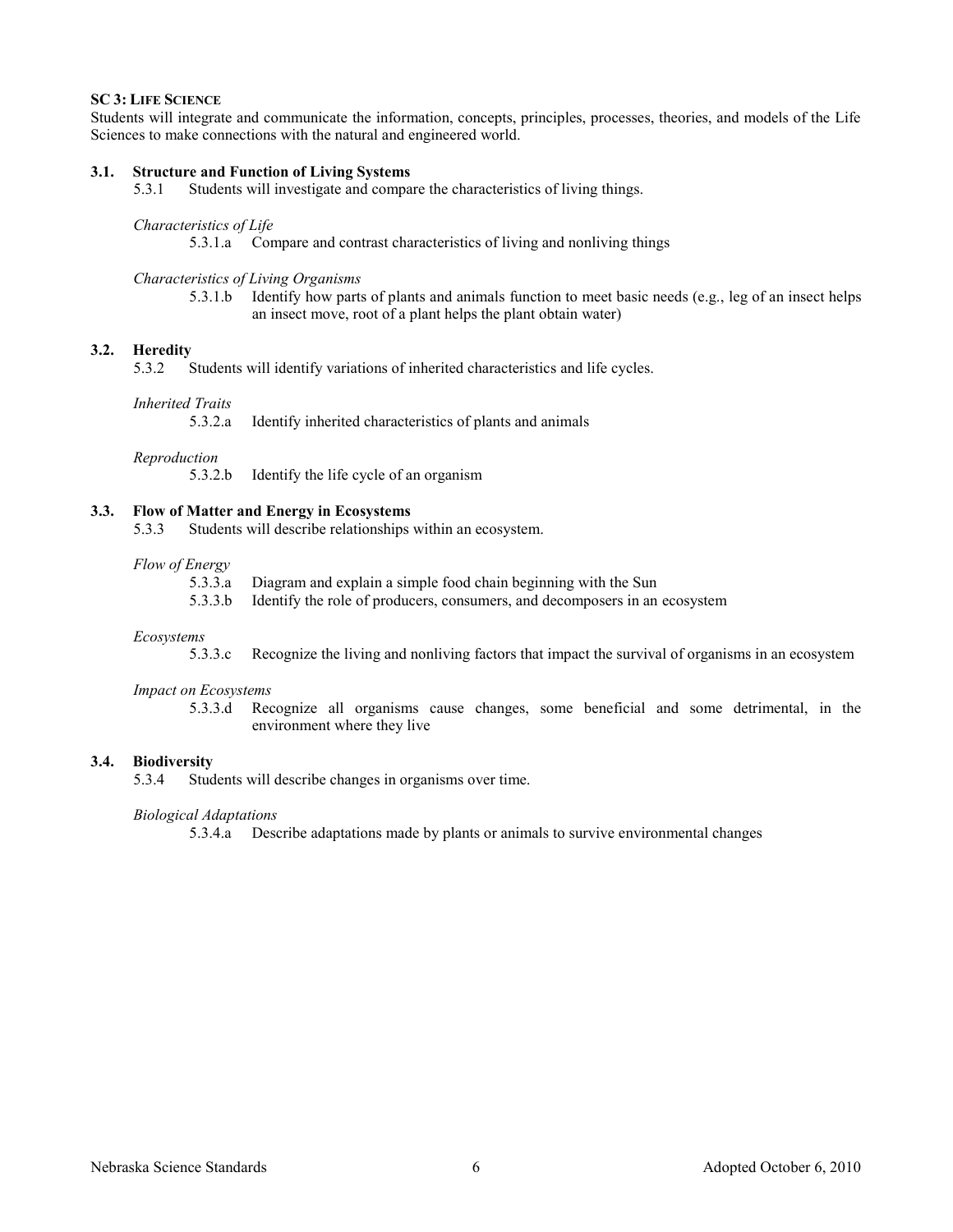# **SC 4: EARTH AND SPACE SCIENCES**

Students will integrate and communicate the information, concepts, principles, processes, theories, and models of Earth and Space Sciences to make connections with the natural and engineered world.

# **4.1. Earth in Space**

5.4.1 Students will observe and describe characteristics, patterns, and changes in the sky.

# *Objects in the Sky and Universe*

5.4.1.a Recognize that the observed shape of the Moon changes from day to day during a one month period

# *Motion of Objects in the Solar System*

5.4.1.b Recognize the motion of objects in the sky (the Sun, the Moon, stars) change over time in recognizable patterns

# **4. 2. Earth Structures and Processes**

5.4.2 Students will observe and describe Earth's materials, structure, and processes.

# *Properties of Earth Materials*

5.4.2.a Describe the characteristics of rocks, minerals, soil, water, and the atmosphere

# *Earth's Processes*

5.4.2.b Identify weathering, erosion, and deposition as processes that build up or break down Earth's surface

# *Use of Earth Materials*

5.4.2.c Identify how Earth materials are used (fuels, building materials, sustaining plant life)

# **4.3. Energy in Earth's Systems**

Students will observe and describe the effects of energy changes on Earth.

# *Energy Sources*

5.4.3.a Describe the Sun's warming effect on the land and water

# *Weather and Climate*

- 5.4.3.b Observe, measure, and record changes in weather (temperature, wind direction and speed, precipitation)
- 5.4.3.c Recognize the difference between weather, climate, and seasons

# **4.4. Earth's History**

5.4.4 Students will describe changes in Earth.

# *Past/Present Earth*

5.4.4.a Describe how slow processes (erosion, weathering, deposition) and rapid processes (landslides, volcanic eruptions, earthquakes) change Earth's surface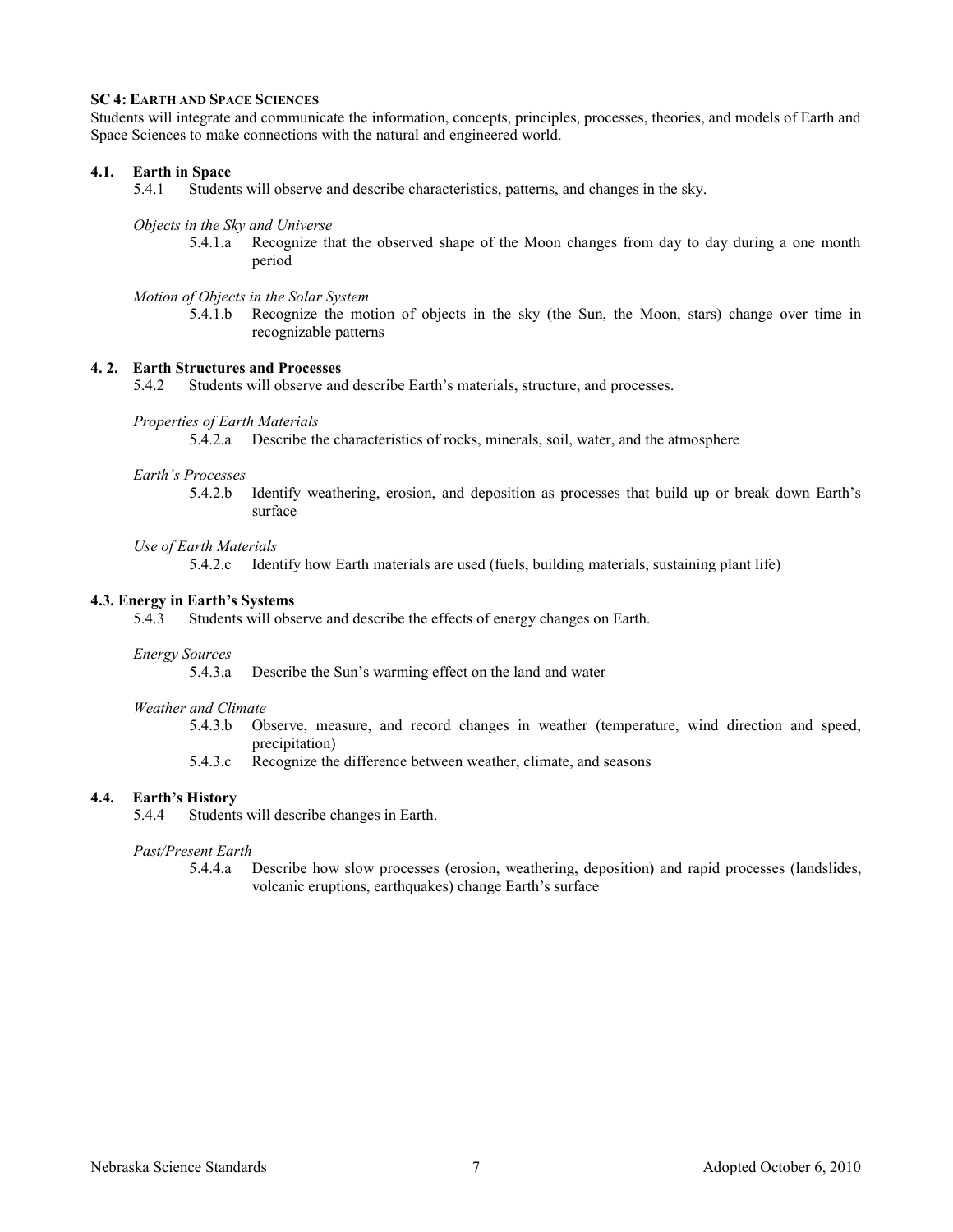# **NEBRASKA SCIENCE STANDARDS Grades 6-8**

# **SC 1: INQUIRY, THE NATURE OF SCIENCE, AND TECHNOLOGY**

Students will combine scientific processes and knowledge with scientific reasoning and critical thinking to ask questions about phenomena and propose explanations based on gathered evidence.

# **1.1. Abilities to do Scientific Inquiry**

8.1.1 Students will design and conduct investigations that will lead to descriptions of relationships between evidence and explanations.

# *Scientific Questioning*

8.1.1.a Formulate testable questions that lead to predictions and scientific investigations

# *Scientific Investigations*

8.1.1.b Design and conduct logical and sequential investigations including repeated trials

# *Scientific Controls and Variables*

8.1.1.c Determine controls and use dependent (responding) and independent (manipulated) variables

# *Scientific Tools*

8.1.1.d Select and use equipment appropriate to the investigation, demonstrate correct techniques

# *Scientific Observations*

8.1.1.e Make qualitative and quantitative observations

# *Scientific Data Collection*

8.1.1.f Record and represent data appropriately and review for quality, accuracy, and relevancy

# *Scientific Interpretations, Reflections, and Applications*

8.1.1.g Evaluate predictions, draw logical inferences based on observed patterns**/**relationships, and account for non-relevant information

# *Scientific Communication*

- 8.1.1.h Share information, procedures, results, and conclusions with appropriate audiences
- 8.1.1.i Analyze and provide appropriate critique of scientific investigations

# *Mathematics*

# **1.2. Nature of Science**

8.1.2 Students will apply the nature of science to their own investigations.

#### *Scientific Knowledge*

8.1.2.a Recognize science is an ongoing process and the scientific community accepts and uses explanations until they encounter new experimental evidence not matching existing explanations

# *Science and Society*

8.1.2.b Describe how scientific discoveries influence and change society

# *Science as a Human Endeavor*

8.1.2.c Recognize scientists from various cultures have made many contributions to explain the natural world

<sup>8.1.1.</sup>j Use appropriate mathematics in all aspects of scientific inquiry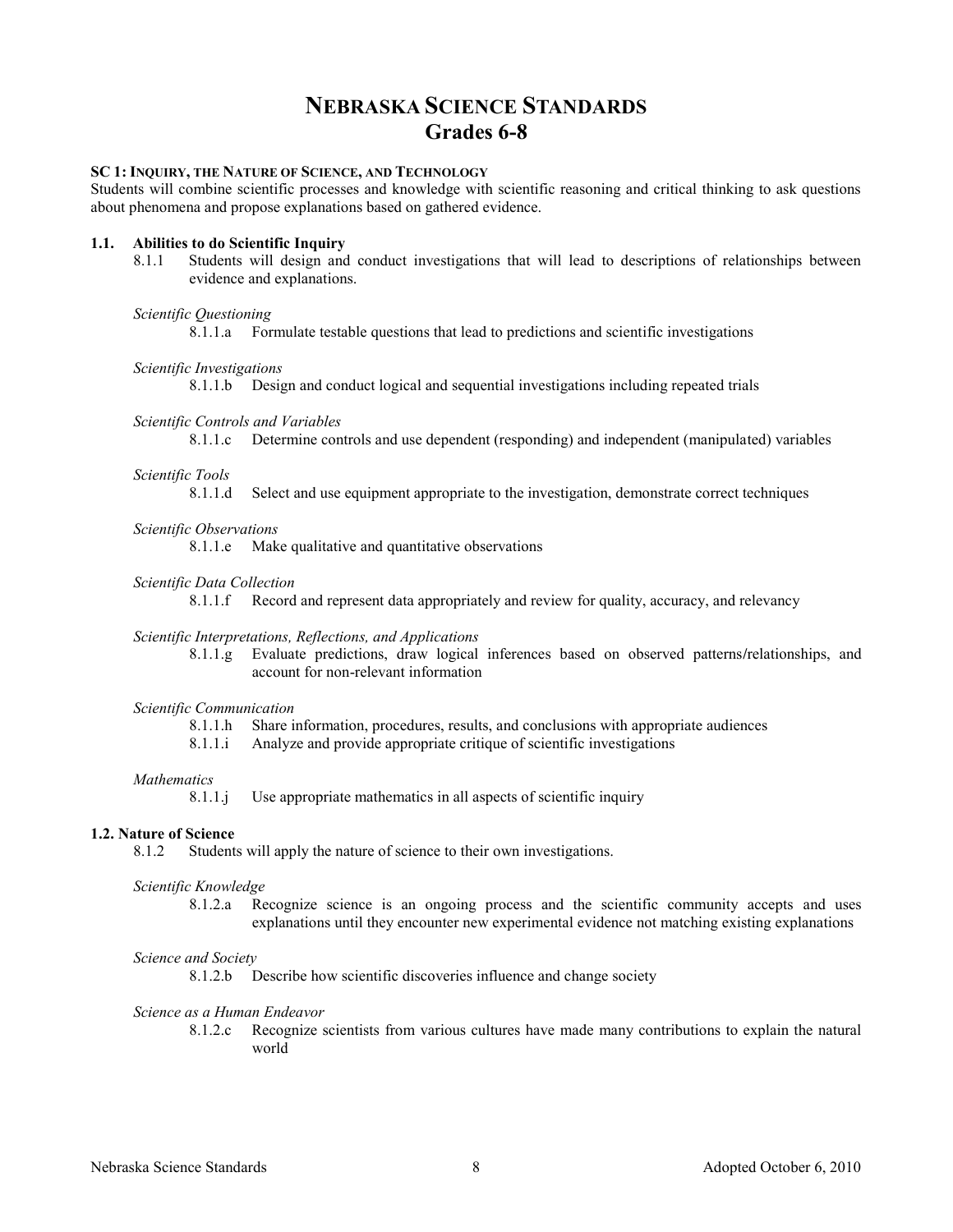# **1.3. Technology**

8.1.3 Students will solve a design problem which involves one or two science concepts.

# *Abilities to do Technical Design*

- 8.1.3.a Identify problems for technical design
- 8.1.3.b Design a solution or product<br>8.1.3.c Implement the proposed desi
- Implement the proposed design
- 8.1.3.d Evaluate completed technological designs or products
- 8.1.3.e Communicate the process of technical design

# *Understanding of Technical Design*

- 8.1.3.f Distinguish between scientific inquiry (asking questions about the natural world) and technological design (using science to solve practical problems)
- 8.1.3.g Describe how science and technology are reciprocal
- 8.1.3.h Recognize that solutions have intended and unintended consequences
- 8.1.3.i Compare and contrast the reporting of scientific knowledge and the reporting of technological knowledge

# **SC 2: PHYSICAL SCIENCE**

Students will integrate and communicate the information, concepts, principles, processes, theories, and models of the Physical Sciences to make connections with the natural and engineered world.

# **2.1. Matter**

8.2.1 Students will identify and describe the particulate nature of matter including physical and chemical interactions.

# *Properties and Structure of Matter*

- 8.2.1.a Compare and contrast elements, compounds, and mixtures
- 8.2.1.b Describe physical and chemical properties of matter

# *States of Matter*

- Recognize most substances can exist as a solid, liquid, or gas depending on temperature
- 8.2.1.d Compare and contrast solids, liquids, and gases based on properties of these states of matter

# *Physical and Chemical Changes*

- 8.2.1.e Distinguish between physical and chemical changes (phase changes, dissolving, burning, rusting)
- 8.2.1.f Recognize conservation of matter in physical and chemical changes

# *Classification of Matter*

8.2.1.g Classify substances into similar groups based on physical properties

# **2.2. Force and Motion**

8.2.2 Students will investigate and describe forces and motion.

# *Motion*

8.2.2.a Describe motion of an object by its position and velocity

# *Inertia/Newton's 1st law*

8.2.2.b Recognize an object that is not being subjected to a force will continue to move at a constant speed in a straight line or stay at rest (Newton's  $1<sup>st</sup>$  law)

# *Forces/Newton's 2nd law*

8.2.2.c Compare the motion of objects related to the effects of balanced and unbalanced forces

# *Universal Forces*

8.2.2.d Recognize that everything on or around Earth is pulled towards Earth's center by gravitational force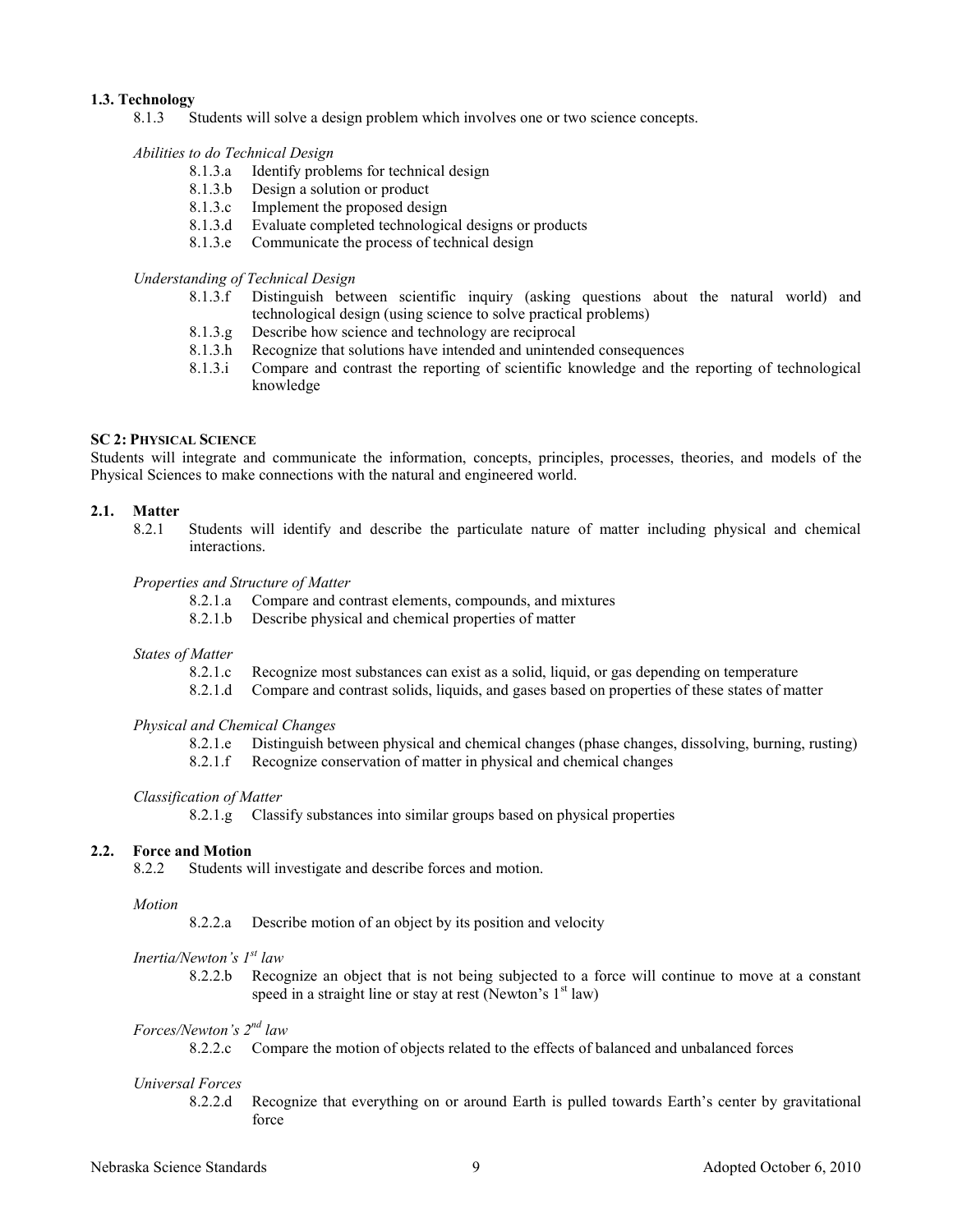# **2.3. Energy**

8.2.3 Students will identify and describe how energy systems and matter interact.

*Sound/Mechanical Waves*

- 8.2.3.a Recognize that vibrations set up wave-like disturbances that spread away from the source (sound, seismic, water waves)
- 8.2.3.b Identify that waves move at different speeds in different materials

*Light*

- 8.2.3.c Recognize that light interacts with matter by transmission (including refraction), absorption, or scattering (including reflection)
- 8.2.3.d Recognize that to see an object, light from the surface of the object must enter the eye; the color seen depends on the properties of the surface and the color of the available light sources

# *Heat*

8.2.3.e Recognize that heat moves from warmer objects to cooler objects until both reach the same temperature

# *Conservation*

- *8.2.3.f Describe transfer of energy from electrical and magnetic sources to different energy forms (heat, light, sound, chemical)*
- *8.2.3.g Recognize all energy is neither created nor destroyed*

# **SC 3: LIFE SCIENCE**

Students will integrate and communicate the information, concepts, principles, processes, theories, and models of the Life Sciences to make connections with the natural and engineered world.

# **3.1. Structure and Function of Living Systems**

8.3.1 Students will investigate and describe the structure and function of living organisms.

*Characteristics of Life*

8.3.1.a Recognize the levels of organization in living organisms (cells, tissues, organs, organ systems, organisms)

# *Cellular Composition of Organisms*

- 8.3.1.b Recognize that all organisms are composed of one or many cells; that these cells must grow, divide, and use energy; and that all cells function similarly
- 8.3.1.c Recognize specialized cells perform specialized functions in multicellular organisms
- 8.3.1.d Identify the organs and functions of the major systems of the human body and describe ways that these systems interact with each other

#### *Behavior*

8.3.1.e Describe how plants and animals respond to environmental stimuli

# **3.2. Heredity**

8.3.2 Students will investigate and describe the relationship between reproduction and heredity.

# *Inherited Traits*

8.3.2.a Recognize that hereditary information is contained in genes within the chromosomes of each cell

# *Reproduction*

8.3.2.b Compare and contrast sexual and asexual reproduction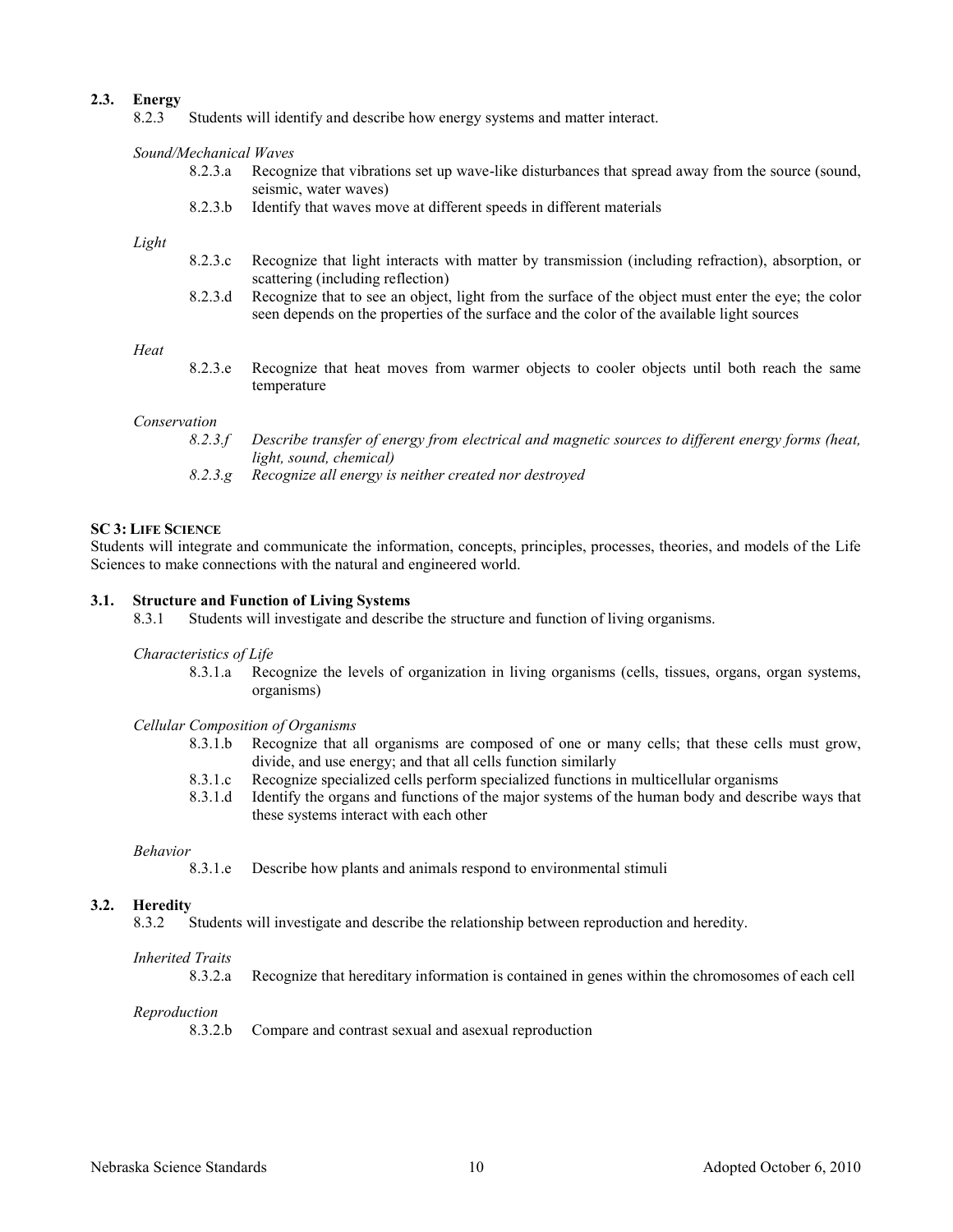# **3.3. Flow of Matter and Energy in Ecosystems**

8.3.3 Students will describe populations and ecosystems.

# *Flow of Energy*

- 8.3.3.a Diagram and explain the flow of energy through a simple food web<br>8.3.3.b Compare the roles of producers, consumers, and decomposers in an
- Compare the roles of producers, consumers, and decomposers in an ecosystem

# *Ecosystems*

- 8.3.3.c Recognize that producers transform sunlight into chemical energy through photosynthesis
- 8.3.3.d Determine the biotic and abiotic factors that impact the number of organisms an ecosystem can support
- 8.3.3.e Recognize a population is all the individuals of a species at a given place and time
- 8.3.3.f Identify symbiotic relationships among organisms

# *Impact on Ecosystems*

8.3.3.g Identify positive and negative effects of natural and human activity on an ecosystem

# **3.4. Biodiversity**

8.3.4 Students will identify characteristics of organisms that help them survive.

# *Biological Adaptations*

8.3.4.a Describe how an inherited characteristic enables an organism to improve its survival rate

# *Biological Evolution*

- 8.3.4.b Recognize the extinction of a species is caused by the inability to adapt to an environmental change
- 8.3.4.c Use anatomical features of an organism to infer similarities among other organisms

# **SC 4: EARTH AND SPACE SCIENCES**

Students will integrate and communicate the information, concepts, principles, processes, theories, and models of Earth and Space Sciences to make connections with the natural and engineered world.

# **4.1. Earth in Space**

8.4.1 Students will investigate and describe Earth and the solar system.

# *Objects in the Sky and Universe*

8.4.1.a Describe the components of the solar system (the Sun, planets, moons, asteroids, comets)

# *Motion of Objects in the Solar System*

8.4.1.b Describe the relationship between motion of objects in the solar system and the phenomena of day, year, eclipses, phases of the Moon and seasons

# *Gravitational Effects*

8.4.1.c Describe the effects of gravity on Earth (tides) and the effect of gravity on objects in the solar system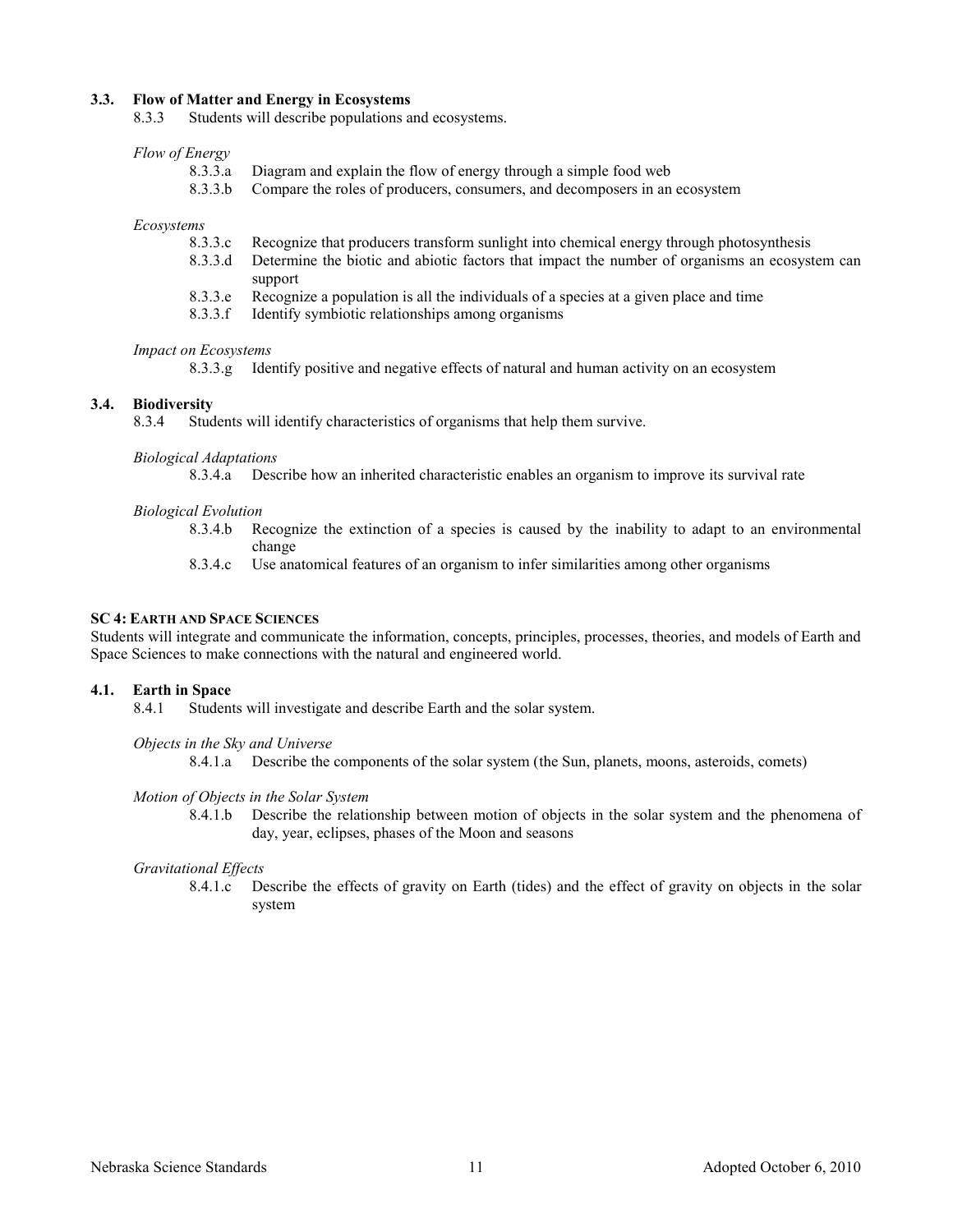# **4.2. Earth Structures and Processes**

8.4.2 Students will investigate and describe Earth's structure, systems, and processes.

# *Properties of Earth Materials*

- 8.4.2.a Describe the layers of Earth (core, mantle, crust, atmosphere)
- 8.4.2.b Describe the physical composition of soil
- 8.4.2.c Describe the mixture of gases in Earth's atmosphere and how the atmosphere's properties change at different elevations
- 8.4.2.d Describe evidence of Earth's magnetic field

# *Earth's Processes*

- 8.4.2.e Compare and contrast constructive and destructive forces (deposition, erosion, weathering, plate motion causing uplift, volcanoes, earthquakes) that impact Earth's surface
- 8.4.2.f Describe the rock cycle
- 8.4.2.g Describe the water cycle (evaporation, condensation, precipitation)

# *Use of Earth Materials*

8.4.2.h Classify Earth materials as renewable or nonrenewable

# **4.3. Energy in Earth's Systems**

8.4.3 Students will investigate and describe energy in Earth's systems.

# *Energy Sources*

8.4.3.a Describe how energy from the Sun influences the atmosphere and provides energy for plant growth

# *Weather and Climate*

- 8.4.3.b Identify factors that influence daily and seasonal changes on Earth (tilt of the Earth, humidity, air pressure, air masses)
- 8.4.3.c Describe atmospheric movements that influence weather and climate (air masses, jet stream)

# **4.4. Earth's History**

8.4.4 Students will use evidence to draw conclusions about changes in Earth.

# *Past/Present Earth*

- 8.4.4.a Recognize that Earth processes we see today are similar to those that occurred in the past (uniformity of processes)
- 8.4.4.b Describe how environmental conditions have changed through use of the fossil record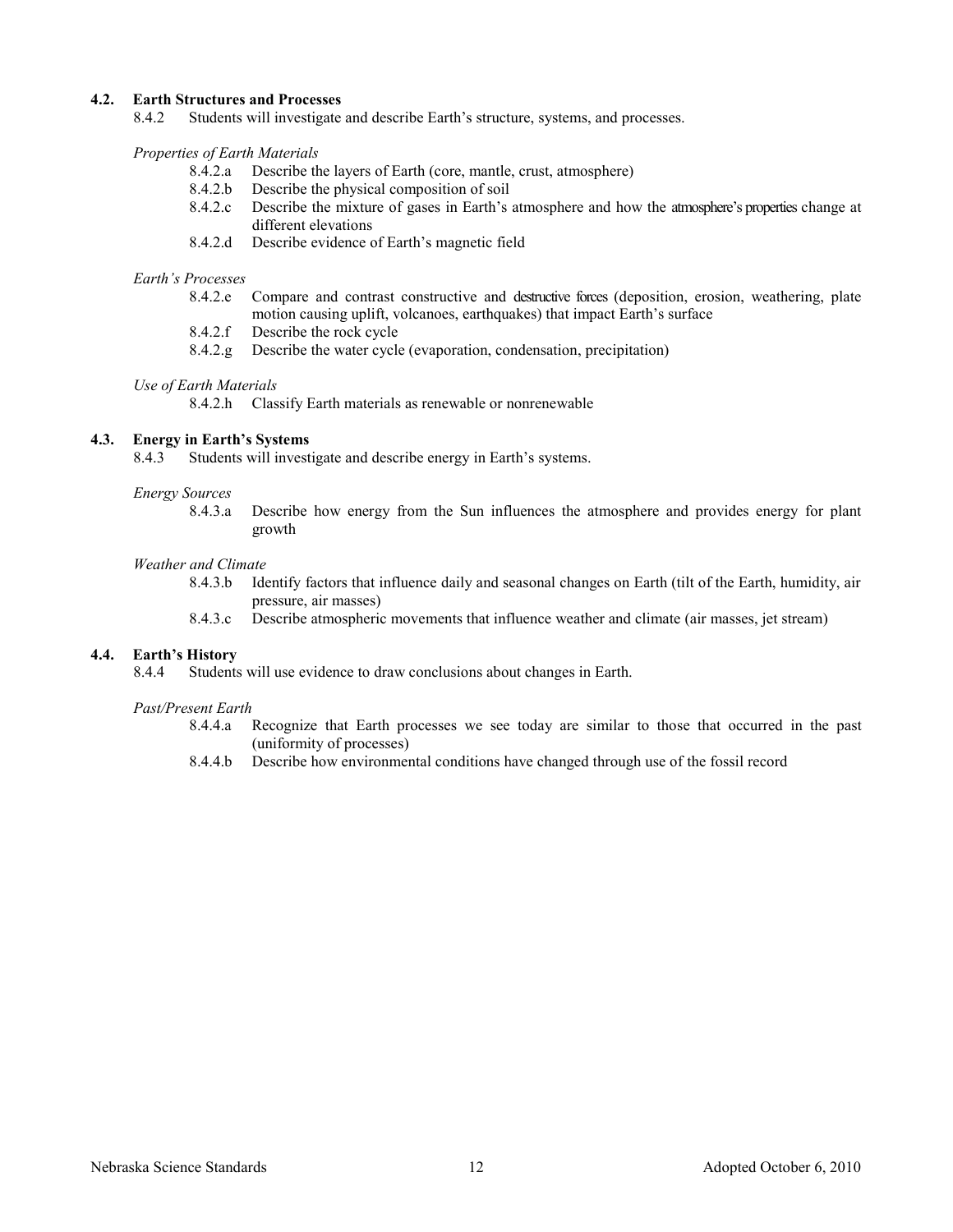# **NEBRASKA SCIENCE STANDARDS Grades 9-12**

# **SC 1: INQUIRY, THE NATURE OF SCIENCE, AND TECHNOLOGY**

Students will combine scientific processes and knowledge with scientific reasoning and critical thinking to ask questions about phenomena and propose explanations based on gathered evidence.

# **1.1. Abilities to do Scientific Inquiry**

12.1.1 Students will design and conduct investigations that lead to the use of logic and evidence in the formulation of scientific explanations and models.

# *Scientific Questioning*

12.1.1.a Formulate a testable hypothesis supported by prior knowledge to guide an investigation

# *Scientific Investigations*

12.1.1.b Design and conduct logical and sequential scientific investigations with repeated trials and apply findings to new investigations

# *Scientific Controls and Variables*

12.1.1.c Identify and manage variables and constraints

# *Scientific Tools*

12.1.1.d Select and use lab equipment and technology appropriately and accurately

# *Scientific Observations*

12.1.1.e Use tools and technology to make detailed qualitative and quantitative observations

# *Scientific Data Collection*

12.1.1.f Represent and review collected data in a systematic, accurate, and objective manner

# *Scientific Interpretations, Reflections, and Applications*

- 12.1.1.g Analyze and interpret data, synthesize ideas, formulate and evaluate models, and clarify concepts and explanations
- 12.1.1.h Use results to verify or refute a hypothesis
- 12.1.1.i Propose and/or evaluate possible revisions and alternate explanations

# *Scientific Communication*

- 12.1.1.j Share information, procedures, results, conclusions, and defend findings to a scientific community (peers, science fair audience, policy makers)
- 12.1.1.k Evaluate scientific investigations and offer revisions and new ideas as appropriate

# *Mathematics*

12.1.1.l Use appropriate mathematics in all aspects of scientific inquiry

# **1.2. Nature of Science**

12.1.2 Students will apply the nature of scientific knowledge to their own investigations and in the evaluation of scientific explanations.

# *Scientific Knowledge*

12.1.2.a Recognize that scientific explanations must be open to questions, possible modifications, and must be based upon historical and current scientific knowledge

# *Science and Society*

12.1.2.b Describe how society influences the work of scientists and how science, technology, and current scientific discoveries influence and change society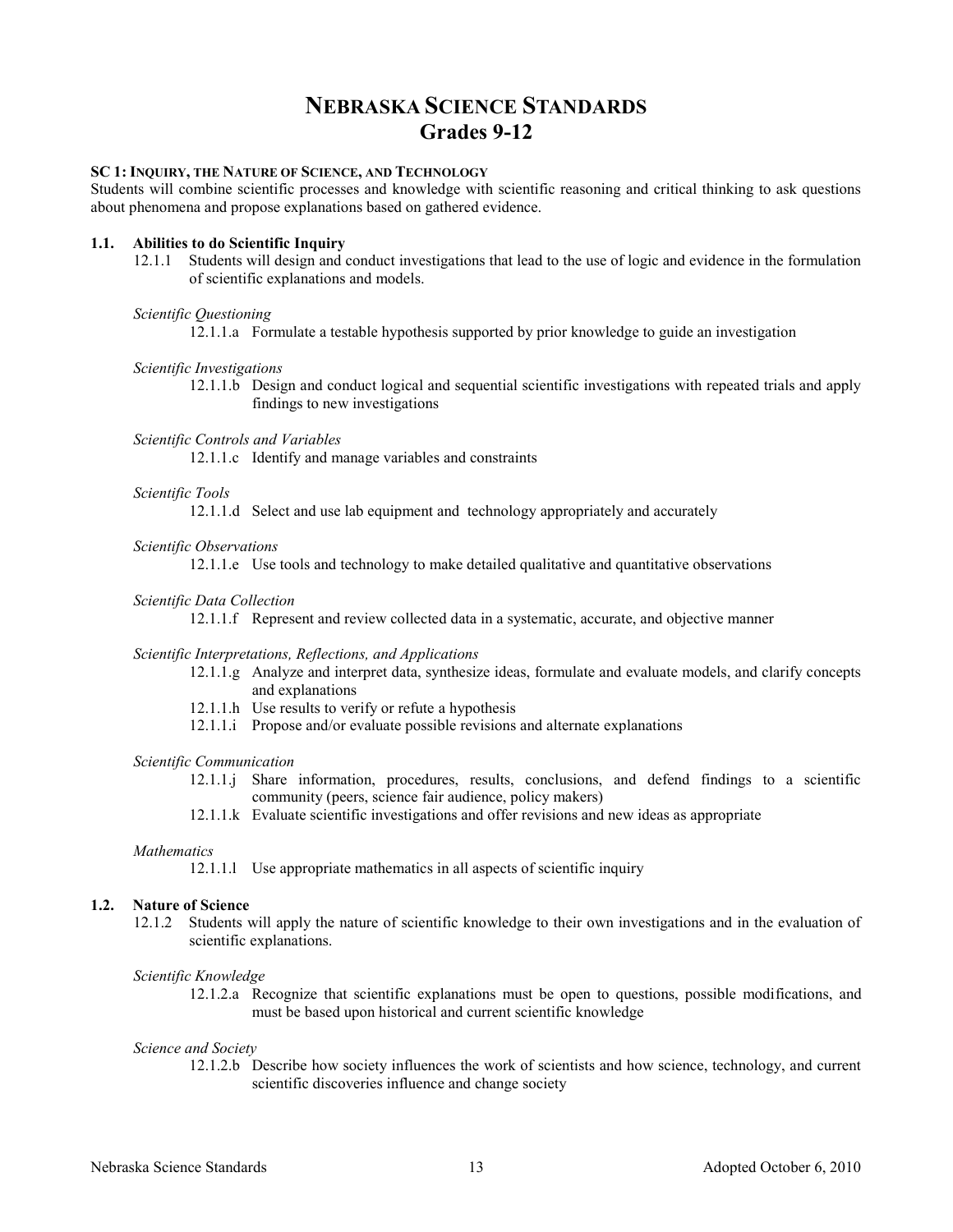# *Science as a Human Endeavor*

- 12.1.2.c Recognize that the work of science results in incremental advances, almost always building on prior knowledge, in our understanding of the world
- 12.1.2.d Research and describe the difficulties experienced by scientific innovators who had to overcome commonly held beliefs of their times to reach conclusions that we now take for granted

# **1.3. Technology**

12.1.3 Students will solve a complex design problem.

*Abilities to do Technical Design*

- 12.1.3.a Propose designs and choose between alternative solutions of a problem
- 12.1.3.b Assess the limits of a technical design
- 12.1.3.c Implement the selected solution
- 12.1.3.d Evaluate the solution and its consequences
- 12.1.3.e Communicate the problem, process, and solution

# *Understanding of Technical Design*

12.1.3.f Compare and contrast the reasons for the pursuit of science and the pursuit of technology

- 12.1.3.g Explain how science advances with the introduction of new technology
- 12.1.3.h Recognize creativity, imagination, and a good knowledge base are all needed to advance the work of science and engineering

# **SC 2: PHYSICAL SCIENCE**

Students will integrate and communicate the information, concepts, principles, processes, theories, and models of the Physical Sciences to make connections with the natural and engineered world.

# **2.1. Matter**

12.2.1 Students will investigate and describe matter in terms of its structure, composition and conservation.

# *Properties and Structure of Matter*

12.2.1.a Recognize bonding occurs when outer electrons are transferred (ionic) or shared (covalent)

# *States of Matter*

- 12.2.1.b Describe the energy transfer associated with phase changes between solids, liquids, and gases
- 12.2.1.c Describe the three normal states of matter (solid, liquid, gas) in terms of energy, particle arrangement, particle motion, and strength of bond between molecules

# *Physical and Chemical Changes*

- 12.2.1.d Recognize a large number of chemical reactions involve the transfer of either electrons (oxidation/reduction) or hydrogen ions (acid/base) between reacting ions, molecules, or atoms
- 12.2.1.e Identify factors affecting rates of chemical reactions (temperature, particle size, surface area)

# *Atomic Structure*

- 12.2.1.f Recognize the charges and relative locations of subatomic particles (neutrons, protons, electrons)
- 12.2.1.g Describe properties of atoms, ions, and isotopes

# *Classification of Matter*

12.2.1.h Describe the organization of the periodic table of elements with respect to patterns of physical and chemical properties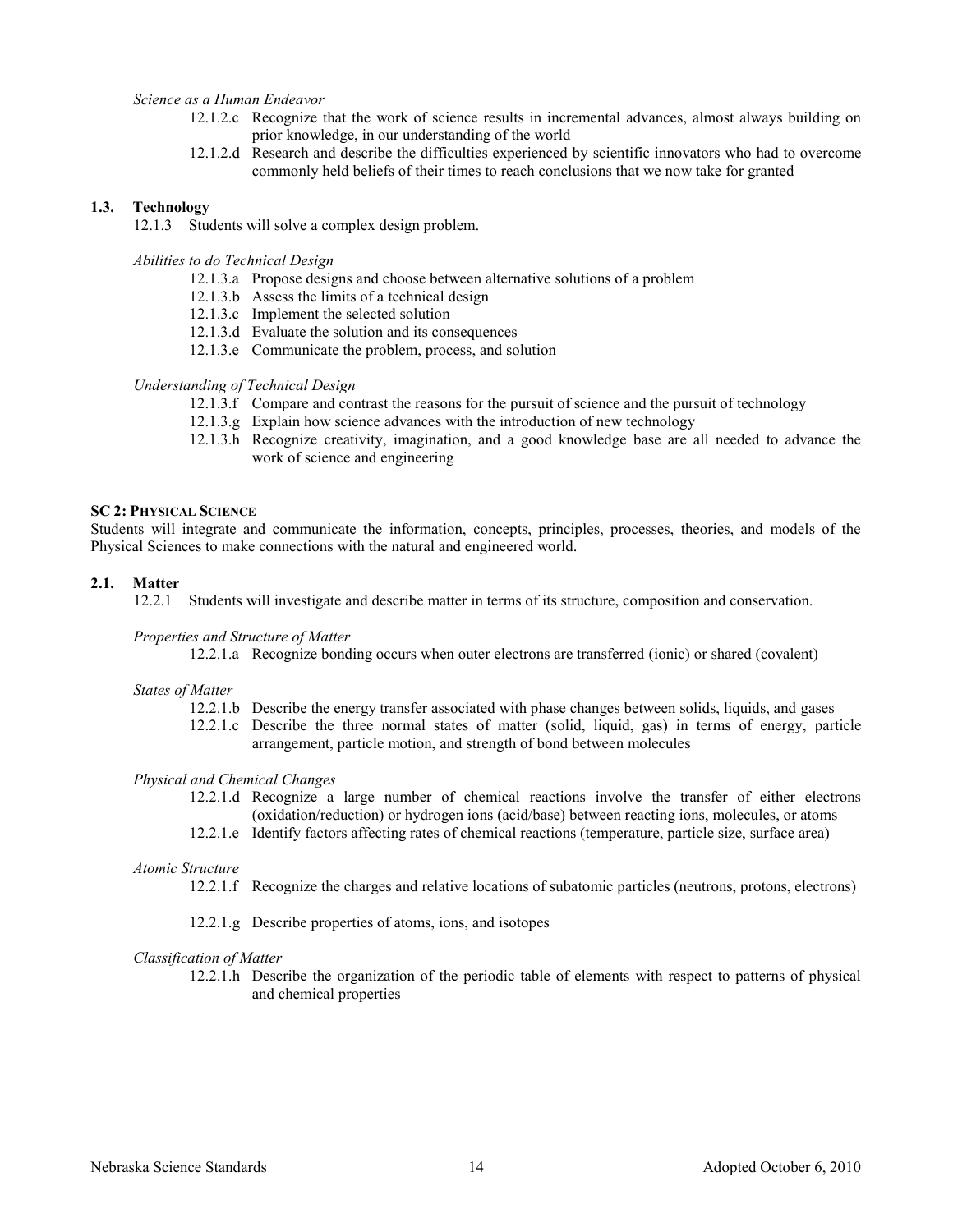# **2.2. Force and Motion**

12.2.2 Students will investigate and describe the nature of field forces and their interactions with matter.

*Motion*

12.2.2.a Describe motion with respect to displacement and acceleration

*Inertia/Newton's 1st law*

12.2.2.b Describe how the law of inertia (Newton's  $1<sup>st</sup>$  law) is evident in a real-world event

# *Forces/Newton's 2nd law*

12.2.2.c Make predictions based on relationships among net force, mass, and acceleration (Newton's  $2<sup>nd</sup>$ law)

# *Newton's 3rd law*

- 12.2.2.d Recognize that all forces occur in equal and opposite pairs (Newton's  $3<sup>rd</sup>$  law)
- 12.2.2.e Describe how Newton's 3rd law of motion is evident in a real-world event

# *Universal Forces*

- 12.2.2.f Describe gravity as a force that each mass exerts on another mass, which is proportional to the masses and the distance between them
- 12.2.2.g Recognize that an attractive or repulsive electric force exists between two charged particles and that this force is proportional to the magnitude of the charges and the distance between them

# **2.3. Energy**

12.2.3 Students will describe and investigate energy systems relating to the conservation and interaction of energy and matter.

# *Sound/Mechanical Waves*

- 12.2.3.a Describe mechanical wave properties (speed, wavelength, frequency, amplitude) and how waves travel through a medium
- 12.2.3.b Recognize that the energy in waves can be changed into other forms of energy

# *Light*

12.2.3.c Recognize that light can behave as a wave (diffraction and interference)

# *Heat*

- 12.2.3.d Distinguish between temperature (a measure of the average kinetic energy of atomic or molecular motion) and heat (the quantity of thermal energy that transfers due to a change in temperature)
- 12.2.3.e Compare and contrast methods of heat transfer and the interaction of heat with matter via conduction, convection, and radiation

# *Electricity/Magnetism*

- 12.2.3.f Recognize that the production of electromagnetic waves is a result of changes in the motion of charges or by a changing magnetic field
- 12.2.3.g Compare and contrast segments of the electromagnetic spectrum (radio, micro, infrared, visible, ultraviolet, x-rays, gamma) based on frequency and wavelength

# *Nuclear*

12.2.3.h Recognize that nuclear reactions (fission, fusion, radioactive decay) convert a fraction of the mass of interacting particles into energy, and this amount of energy is much greater than the energy in chemical interactions

# *Conservation*

12.2.3.i Interpret the law of conservation of energy to make predictions for the outcome of an event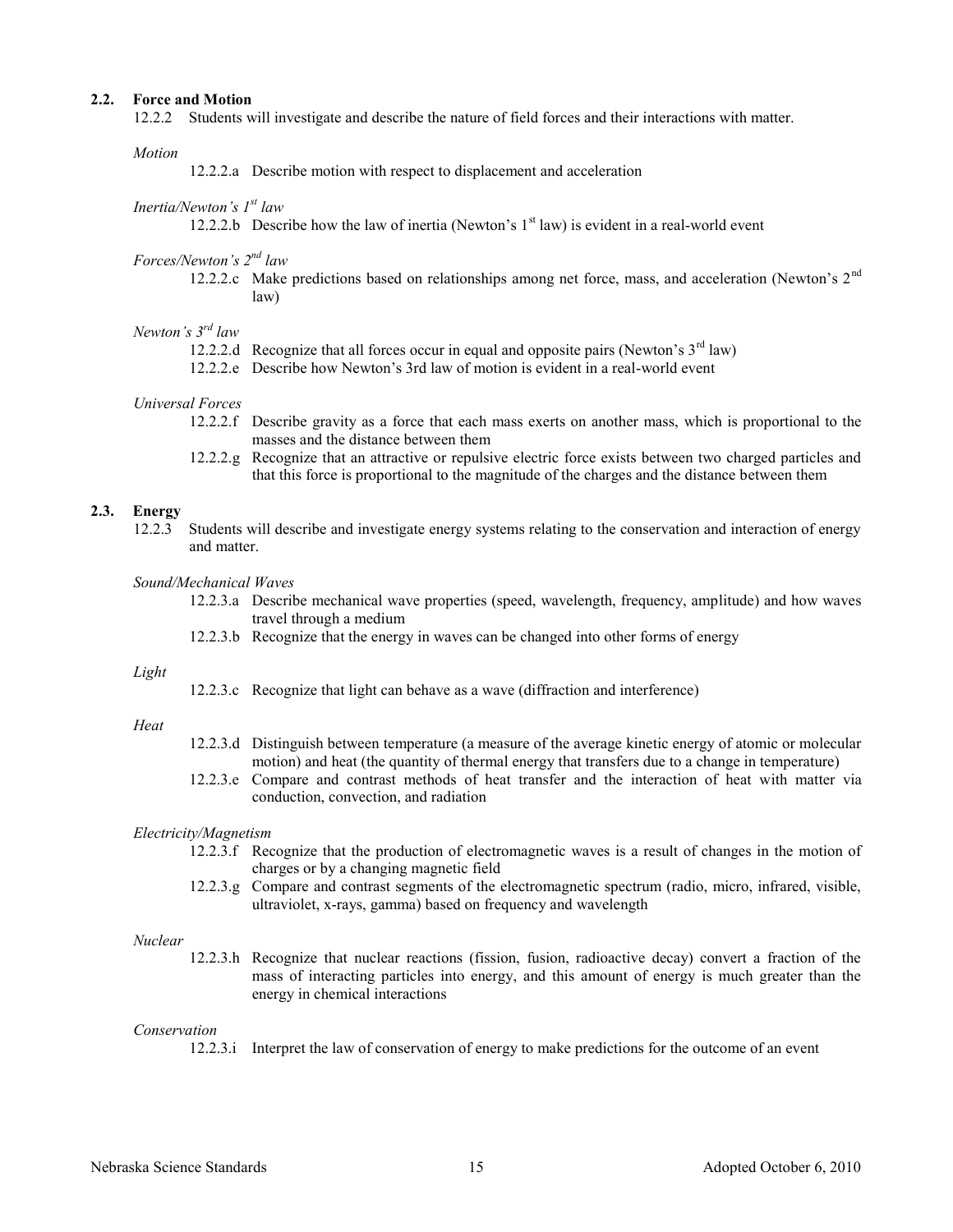# *Mechanical Energy*

12.2.3.j Identify that all energy can be considered to be either kinetic, potential, or energy contained by a field (e.g. electromagnetic waves)

# *Chemical Energy*

12.2.3.k Identify endothermic and exothermic reactions

# **SC 3: LIFE SCIENCE**

Students will integrate and communicate the information, concepts, principles, processes, theories, and models of the Life Sciences to make connections with the natural and engineered world.

# **3.1. Structure and Function of Living Systems**

12.3.1 Students will investigate and describe the chemical basis of the growth, development, and maintenance of cells.

# *Characteristics of Life*

12.3.1.a Identify the complex molecules (carbohydrates, lipids, proteins, nucleic acids) that make up living organisms

# *Cellular Composition of Organisms*

- 12.3.1.b Identify the form and function of sub-cellular structures that regulate cellular activities
- 12.3.1.c Describe the cellular functions of photosynthesis, respiration, cell division, protein synthesis, transport of materials, and energy capture/release

# *Behavior*

12.3.1.d Describe how an organism senses changes in its internal or external environment and responds to ensure survival

# **3.2. Heredity**

12.3.2 Students will describe the molecular basis of reproduction and heredity.

# *Inherited Traits*

- 12.3.2.a Identify that information passed from parents to offspring is coded in DNA molecules
- 12.3.2.b Describe the basic structure of DNA and its function in genetic inheritance
- 12.3.2.c Recognize how mutations could help, harm, or have no effect on individual organisms

#### *Reproduction*

12.3.2.d Describe that sexual reproduction results in a largely predictable, variety of possible gene combinations in the offspring of any two parents

# **3.3. Flow of Matter and Energy in Ecosystems**

12.3.3 Students will describe, on a molecular level, the cycling of matter and the flow of energy between organisms and their environment.

# *Flow of Energy*

12.3.3.a Explain how the stability of an ecosystem is increased by biological diversity

# *Ecosystems*

- 12.3.3.b Recognize that atoms and molecules cycle among living and nonliving components of the biosphere
- 12.3.3.c Explain how distribution and abundance of different organisms in ecosystems are limited by the availability of matter and energy and the ability of the ecosystem to recycle materials

#### *Impact on Ecosystems*

12.3.3.d Analyze factors which may influence environmental quality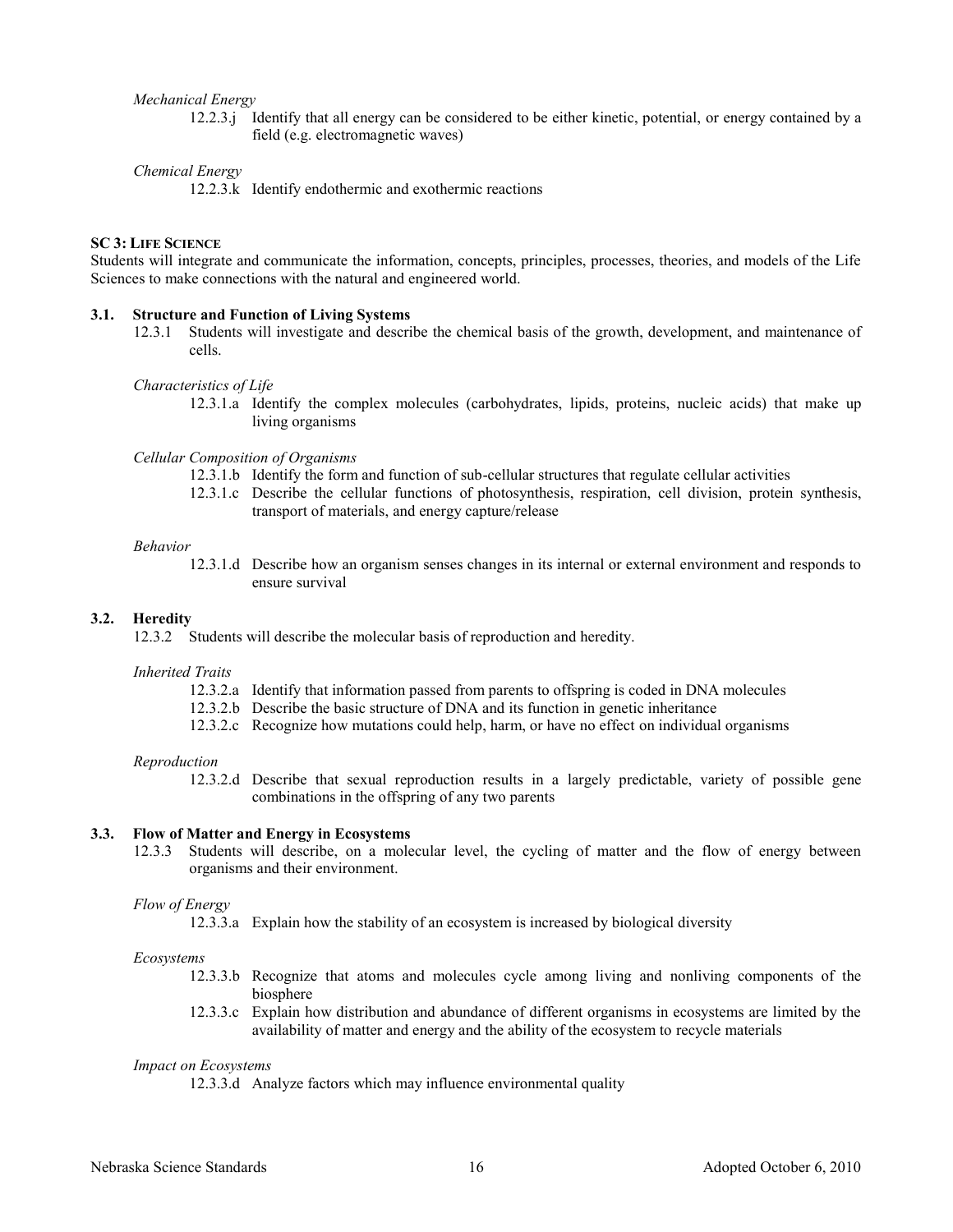# **3.4. Biodiversity**

12.3.4 Students will describe the theory of biological evolution.

# *Biological Adaptations*

12.3.4.a Identify different types of adaptations necessary for survival (morphological, physiological, behavioral)

# *Biological Evolution*

- 12.3.4.b Recognize that the concept of biological evolution is a theory which explains the consequence of the interactions of: (1) the potential for a species to increase its numbers, (2) the genetic variability of offspring due to mutation and recombination of genes, (3) a finite supply of the resources required for life, and (4) the ensuing selection by the environment of those offspring better able to survive and leave offspring
- 12.3.4.c Explain how natural selection provides a scientific explanation of the fossil record and the molecular similarities among the diverse species of living organisms
- 12.3.4.d Apply the theory of biological evolution to explain diversity of life over time

# **SC 4: EARTH AND SPACE SCIENCES**

Students will integrate and communicate the information, concepts, principles, processes, theories, and models of Earth and Space Sciences to make connections with the natural and engineered world.

# **4.1. Earth in Space**

12.4.1 Students will investigate and describe the known universe.

# *Objects in the Sky and Universe*

- 12.4.1.a Describe the formation of the universe using the Big Bang Theory
- 12.4.1.b Recognize that stars, like the Sun, transform matter into energy by nuclear reactions which leads to the formation of other elements
- 12.4.1.c Describe stellar evolution

# **4.2. Earth Structures and Processes**

12.4.2 Students will investigate the relationships among Earth's structure, systems, and processes.

# *Properties of Earth Materials*

12.4.2.a Recognize how Earth materials move through geochemical cycles (carbon, nitrogen, oxygen) resulting in chemical and physical changes in matter

# *Earth's Processes*

12.4.2.b Describe how heat convection in the mantle propels the plates comprising Earth's surface across the face of the globe (plate tectonics)

# *Use of Earth Materials*

12.4.2.c Evaluate the impact of human activity and natural causes on Earth's resources (groundwater, rivers, land, fossil fuels)

# **4.3. Energy in Earth's Systems**

12.4.3 Students will investigate and describe the relationships among the sources of energy and their effects on Earth's systems.

# *Energy Sources*

- 12.4.3.a Describe how radiation, conduction, and convection transfer heat in Earth's systems
- 12.4.3.b Identify internal and external sources of heat energy in Earth's systems
- 12.4.3.c Compare and contrast benefits of renewable and nonrenewable energy sources

# *Weather and Climate*

12.4.3.d Describe natural influences (Earth's rotation, mountain ranges, oceans, differential heating) on global climate